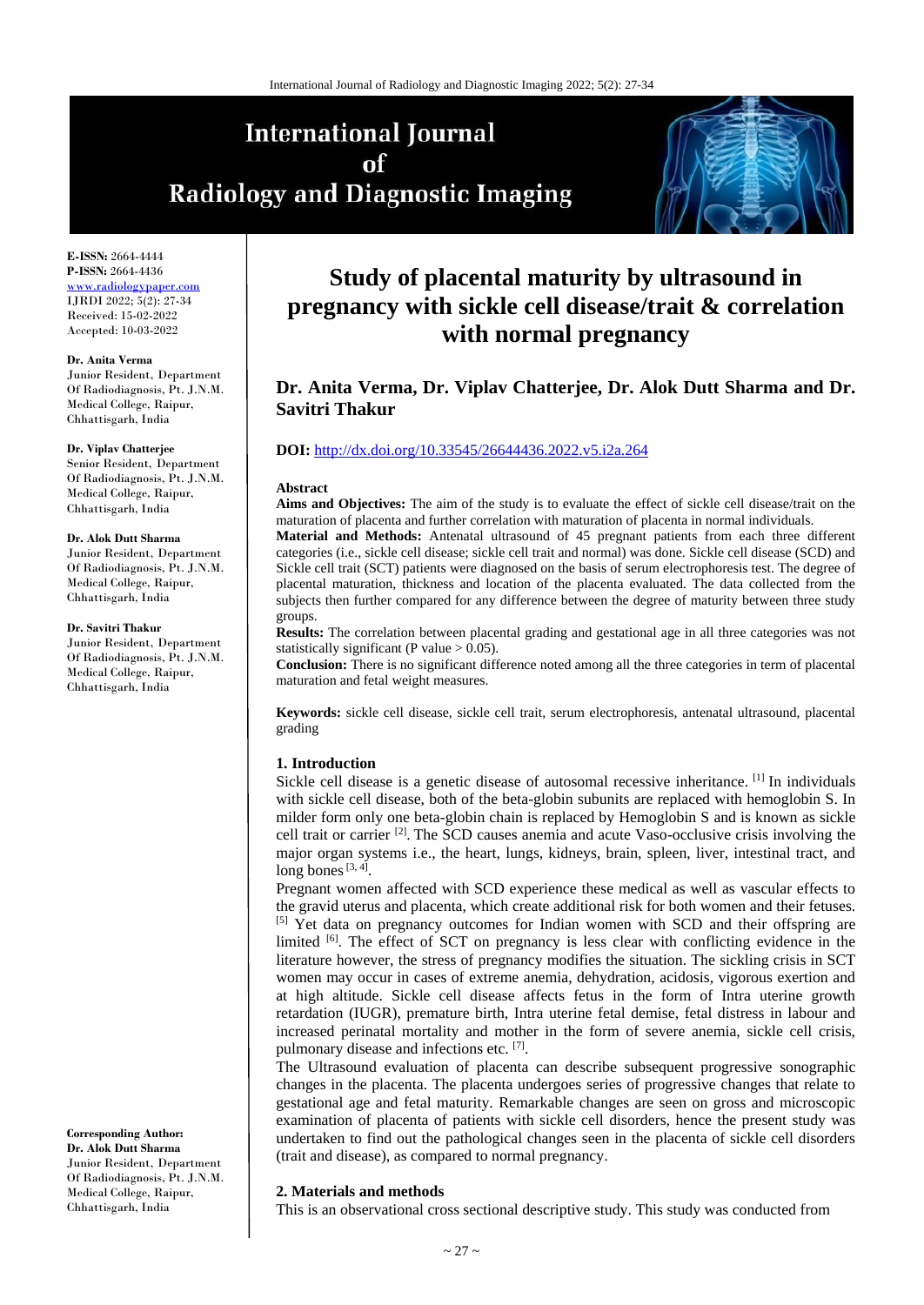March 2018-September 2019 at Department of Radiodiagnosis, Pt J.N.M. Medical College & Dr. B.R.A.M. Hospital, Raipur. Equal number of subjects (i.e., 45) from all three categories fulfilling selection criteria (Table. 1) included into the study and informed consent taken. Ultrasound evaluation was done with SAMSUNG RS80A ultrasound machine (Model no: USS- RS8CF4U/IN) with curvilinear probe of 3.5MHZ. The diagnosis of Sickle cell disease and Sickle cell trait patients were confirmed by serum electrophoresis test.

The placental grading, Head circumference, bi-parietal diameter, abdominal circumference and femur length was measured, fetal heart rate was measured using M-mode, Amniotic fluid index calculated and anomaly scan was done.

**Ethical clearance:** Taken from Ethics Committee, Pt. Jawaharlal Nehru Memorial Medical College and associated Dr. BRAM Hospital Raipur and head were contacted and informed before purpose of study.

**Statistical analysis:** Chi square test is used to analyze the significance of difference between distributions of the data. One way ANOVA test was used to compare the mean difference between different groups. P value <0.05 is considered as statistically significant.

### **3. Results**

Data of 45 pregnant women from each three different categories i.e., sickle cell trait, disease and normal; are collected. The age wise distribution of study subjects reveals that in each study group maximum study subjects were between 20-25 years of age group i.e. (45.45%), (51.06%) and (48.88%) in Sickle cell trait, sickle cell disease and normal pregnant women respectively (figure 1).

In sickle cell disease patient maximum 23 study subjects with gestational age of 32-37 weeks, of that (56.52%) 13 had their placenta grade III and 18 with gestational age of 26-32 weeks, (44.44%) 8 had placenta grade III. Association between placenta grading and gestational age in sickle cell disease patient was not statistically significant (P value > 0.05) (figure 2A).

In sickle cell trait cases maximum 24 study subjects with gestational age of 32-37 weeks, of that (57.7%) 15 had their placenta grade II and 16 with gestational age of 26-32 weeks, (37.5%) 6 had placenta grade II. Association between placenta grading and gestational age in sickle cell trait cases was not statistically significant (P value  $> 0.05$ ) (figure 2B).

In normal study subject's maximum 19 with gestational age of 32-37 weeks, of that (52.6%) 10 had their placenta grade II and 21 with gestational age of 26-32 weeks, (52.9%) 9 had placenta grade III. Association between placenta grading and gestational age in normal pregnant cases was not statistically significant (P value > 0.05) (figure 2C).

The placental grading correlation with estimated fetal weight (EFW) in sickle cell disease patient reveals maximum 24 cases has placenta grade-III of that (41.7%) 10 were between 2-2.5kg, 13 patients have placenta Grade-II of that (46.2%) 6 cases were between 2-2.5kg ,5 patients have placenta Grade-I of that (60%) 3 cases were between 2- 2.5kg and 3 cases has placenta grade-0. Association between placenta grading and EFW in sickle cell disease patient was not statistically significant (P value > 0.05)

(figure 3A).

In sickle cell trait cases maximum 22 cases have placenta grade-II of that (36.4%) 8 cases were >2.5kg, 11 cases have placenta grade-III of that (45.5%) 5 cases were >2.5kg, 8 cases have placenta Grade-I of that (37.5%) 3 cases were each between 1-1.5kg and 1.5-2 kg respectively. Association between placenta grading and fetal weight in sickle cell trait cases was statistically significant (P value < 0.05) (figure 3B).

In normal pregnant cases maximum 18 cases have placenta grade-III of that (33.3%) 6 cases were between 1.5-2kg, 17 cases have placenta grade-II of that (29.4%) 5 cases were between 2- 2.5kg and 9 cases has placenta Grade-I of that (44.4%) 4 cases were each between 1-1.5kg. Association between placenta grading and estimated fetal weight in normal pregnant cases was not statistically significant (P value  $> 0.05$ ) (figure 3C).

In sickle cell disease patient, maximum 24 cases have placenta grade-III of that (41.7%) 10 cases had placenta thickness between 3-3.5 cm, 13 cases have placenta grade-II of that (38.5%) 5 cases each had placenta thickness between 3-3.5 cm and 3.5-4 cm respectively. Association between placenta grading and placental thickness in sickle cell disease patient was not statistically significant (P value > 0.05) (figure 4A)

In sickle cell trait cases, maximum 22 cases have placenta grade-II of that (36.4%), 11 cases have placenta grade-III of that (36.4%) 4 cases each had placenta thickness between 3.5-4. Association between placenta grading and placental thickness in sickle trait cases was not statistically significant  $(P$  value  $> 0.05$ ) (figure 4B).

In normal pregnant mothers, maximum 18 cases have placenta grade-III of that (27.8%) 5 cases each had placenta thickness <3 cm and between 3.5-4 cm respectively, 17 cases have placenta grade-II of that (35.3%) 6 cases had placenta thickness between 3-3.5 cm. Association between placenta grading and placental thickness in normal pregnant cases was not statistically significant (P value  $> 0.05$ ) (figure 4C).

#### **4. Discussion**

The cross-sectional study was used to evaluate the placental maturity of pregnant females with sickle cell disease, sickle cell trait & in normal pregnancies. The study included total 135 pregnant subjects.

The association between grading of placenta with gestational age in sickle cell disease, sickle cell trait and normal subjects is not statistically significant (P value > 0.05). The grading system is as follows:

#### **Placental Grading (Grannum Classification)**

- **e** grade 0: <18 weeks
- o Uniform echogenicity.
- o Smooth chorionic plate.
- **grade I:** 18-29 weeks
- 1. Occasional parenchymal calcification/hyperechoic areas.
- 2. Subtle indentations of chorionic plate.
- **grade II:** 30-38 weeks
- o Occasional basal calcification/hyperechoic areas.
- Deeper indentations of the chorionic plate (does not reach up to the basal plate) seen as comma type densities at the chorionic plate.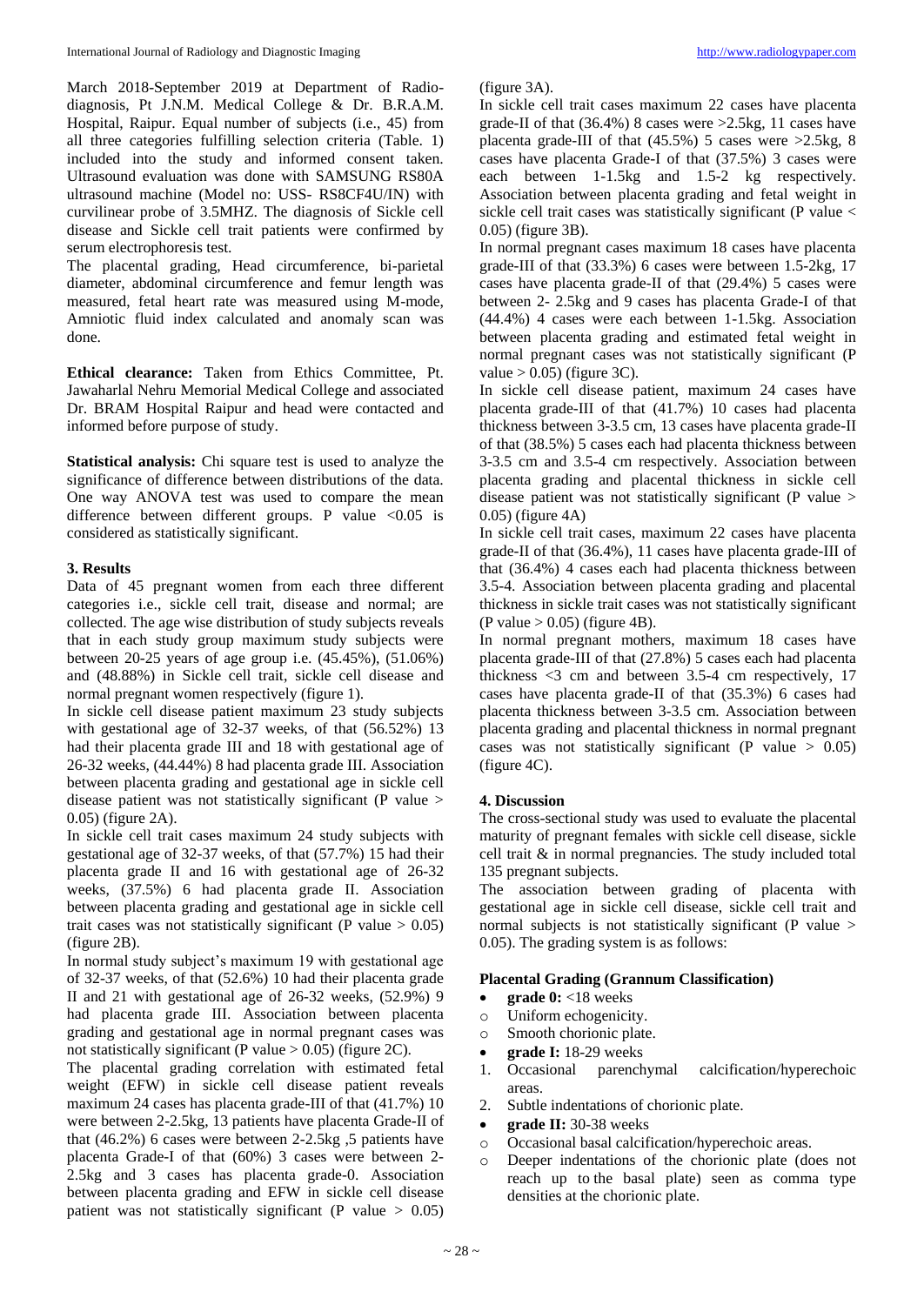- **e** grade  $III: > 39$  weeks
- o Significant basal plate calcification.
- o Chorionic plate interrupted by indentations (frequently calcified) that reach up to the basal plate cotyledons.

Our study demonstrated that the predominant placental grading is grade III in sickle cell disease patients 24/45 (figure 5). The predominant placental grading is grade II in sickle cell trait patients 22/45 (figure 6). The predominant placental grading is grade II & grade III in normal subjects 17/45 & 18/45 respectively.

A similar study by Das L *et al*. (2017) reported that there is a definite correlation between the grades of placenta and fetal outcome. In our study grade III placenta was seen mostly (35%) at 32-37weeks of gestation. A definite correlation is found between the advanced maturity of placenta and high-risk pregnancies like PIH, Intra uterine growth retardation (IUGR) and sickle cell anemia but a delayed maturity of placenta is seen in diabetes and Rhnegative pregnancies<sup>[8]</sup>.

In our study the placental grading correlation with EFW in sickle cell disease patient is not statistically significant (P value > 0.05). Whereas, association between placenta grading and fetal weight in 45 sickle cell trait cases was statistically significant (P value  $< 0.05$ ).

Hopper *et al*. (1984) noted that if the placenta appeared to be grade I prior to 27 weeks; grade II prior to 32 weeks and grade III prior to 34 weeks of gestation, the pregnancy would likely to be complicated with intrauterine growth retardation and preeclampsia<sup>[9]</sup>.

Kazzi *et al*. (1983) also reported the association of grade III placenta with small for gestational age infants [10].

Mckenna *et al*. in (2005*)* noted that ultrasound detection of a grade III placenta at 36 weeks gestation in a low- risk population helps to predict subsequent development of pregnancy induced hypertension and may help in identifying the growth- restricted baby [11].

Proud and Grant (1987) observed in a study of 2000 unselected pregnant women the development of mature placental appearance (grade 3) on USG by 34- 36 weeks' gestation in high risk (HT and APH) cases was associated with increased risk of low birth weight and perinatal death [12] .

In our study placental grading correlation with placental thickness in sickle cell disease patient showed that association between placenta grading and placental thickness in sickle cell disease & trait patient was not statistically significant (P value  $> 0.05$ ).

## **5. Tables and Graph**

**Table 1:** Selection criteria

- A. **Inclusion criteria**.
- All diagnosed sickle cell disease /trait pregnant with gestational age 26 weeks to 40 weeks.
- C. **B. Exclusion criteria**
- 1. Pregnancy with other hemoglobinopathy (Thalassemia, HbC, HbE).
- 2. Twin pregnancy,
- 3. Pregnancy with other complication i.e., hypertension, diabetes mellitus, Rh negative, smokers, oligo-hydramnios etc.
- 4. Pregnancy less than 26 weeks,
- 5. Not willing to give consent for study.



**Fig 1:** Age wise distribution of study subjects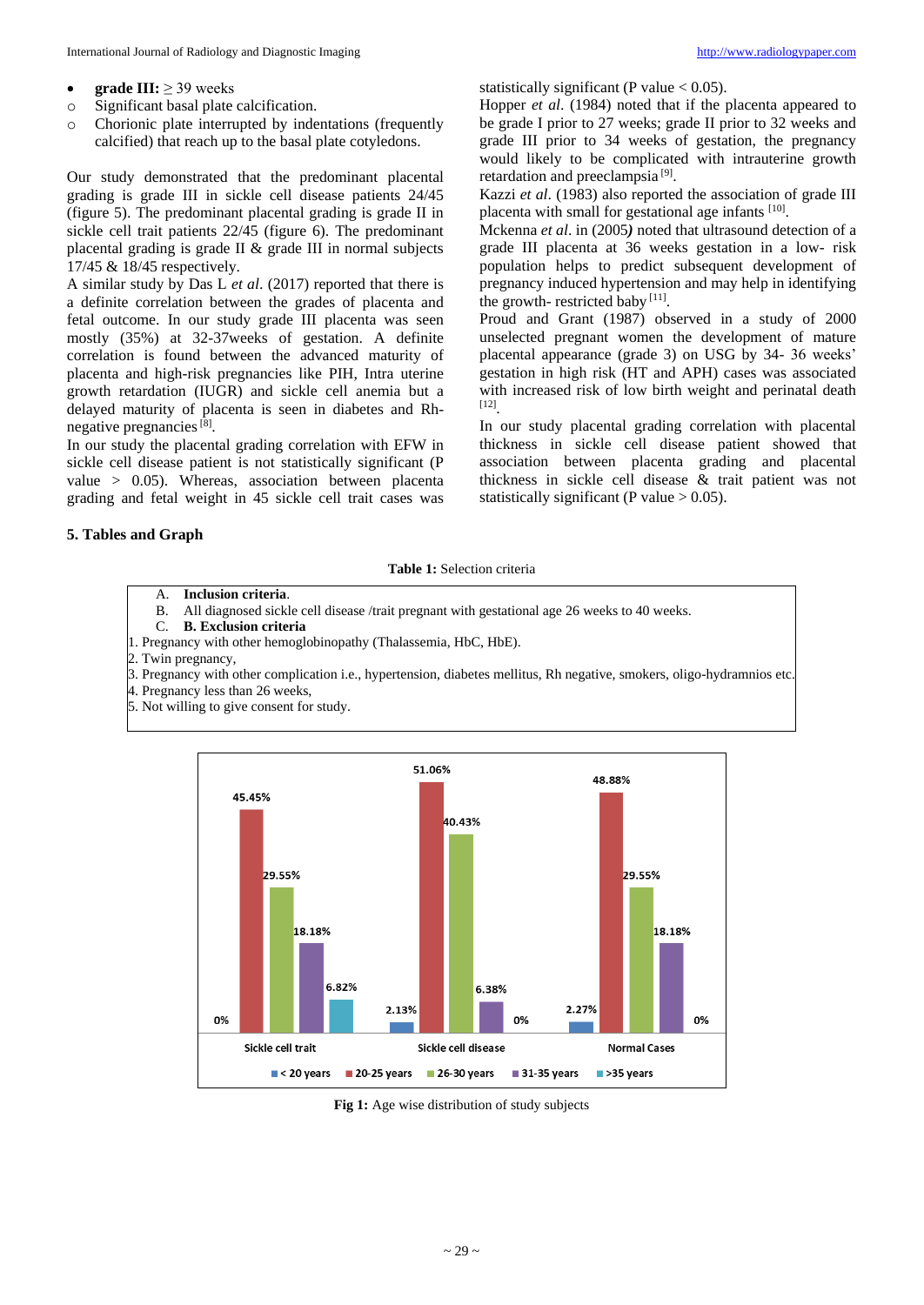

**Fig 2A:** Placental grading correlation with gestational age in sickle cell disease women





**Fig 2B:** Placental grading correlation with gestational age in sickle cell trait patient (N=45)

**Fig 2C:** Placental grading correlation with gestational age in normal pregnant patients (N=45)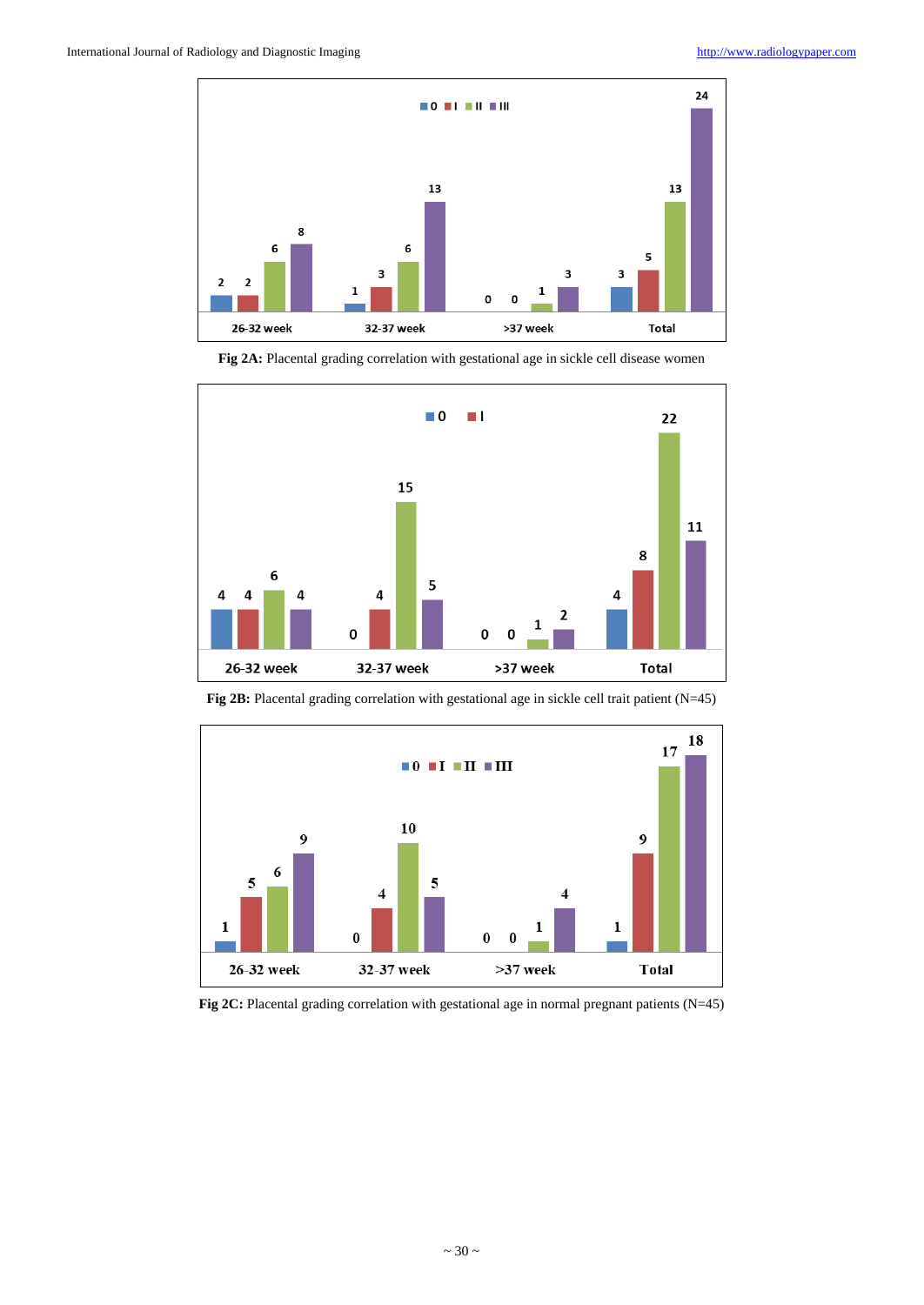

**Fig 3A:** Placental grading correlation with estimated fetal weight in sickle cell disease patient (N=45)





Fig 3B: Placental grading correlation with estimated fetal weight in sickle cell trait patient (N=45)

**Fig 3C:** Placental grading correlation with estimated fetal weight in normal pregnant patient (N=45)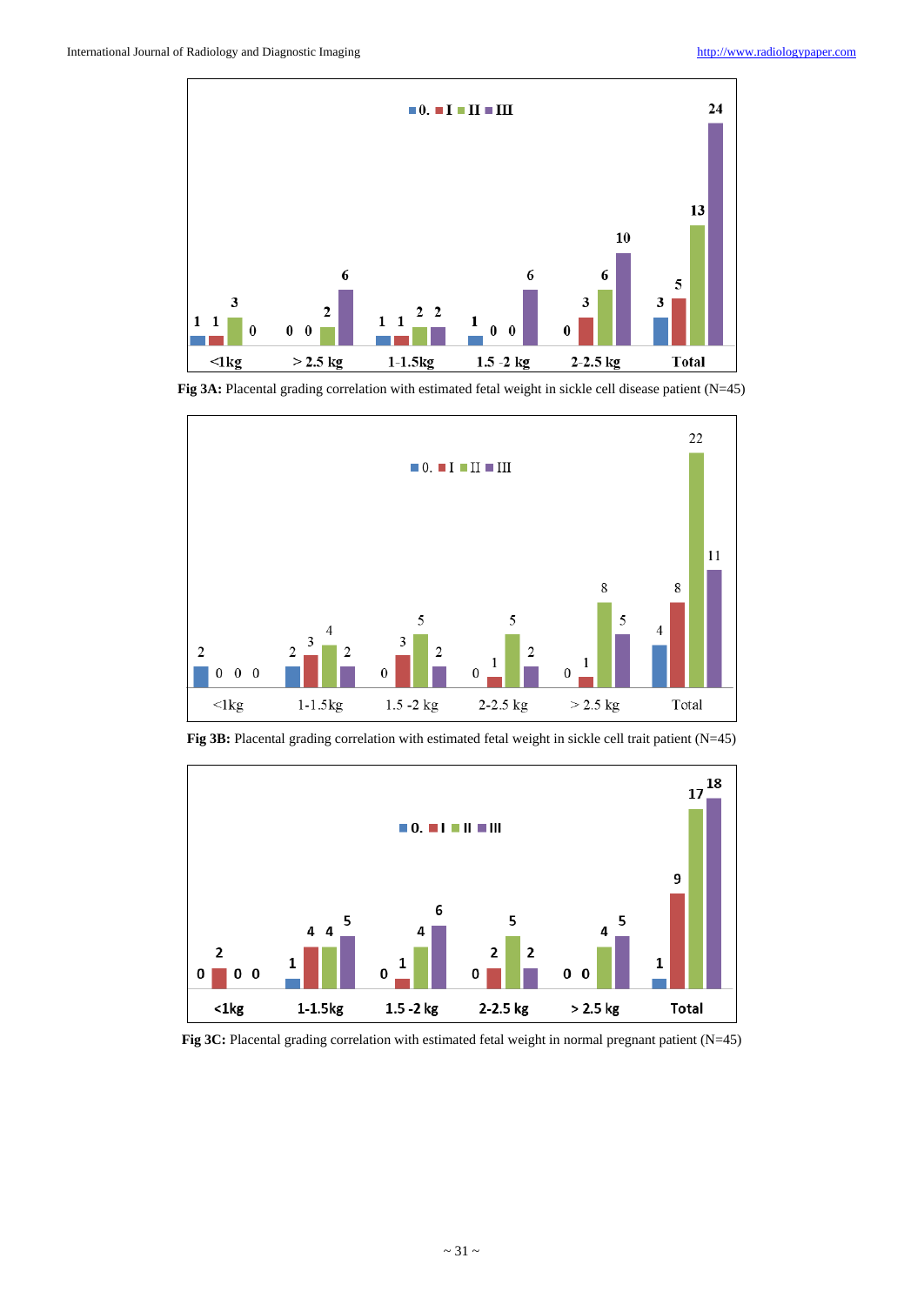

**Fig 4A:** Placental grading correlation with placental thickness sickle cell disease patient (N=45)





**Fig 4B:** Placental grading correlation with placental thickness sickle cell trait patient (N=45**)**

Fig 4C: Placental grading correlation with placental thickness normal pregnant patient (N=45)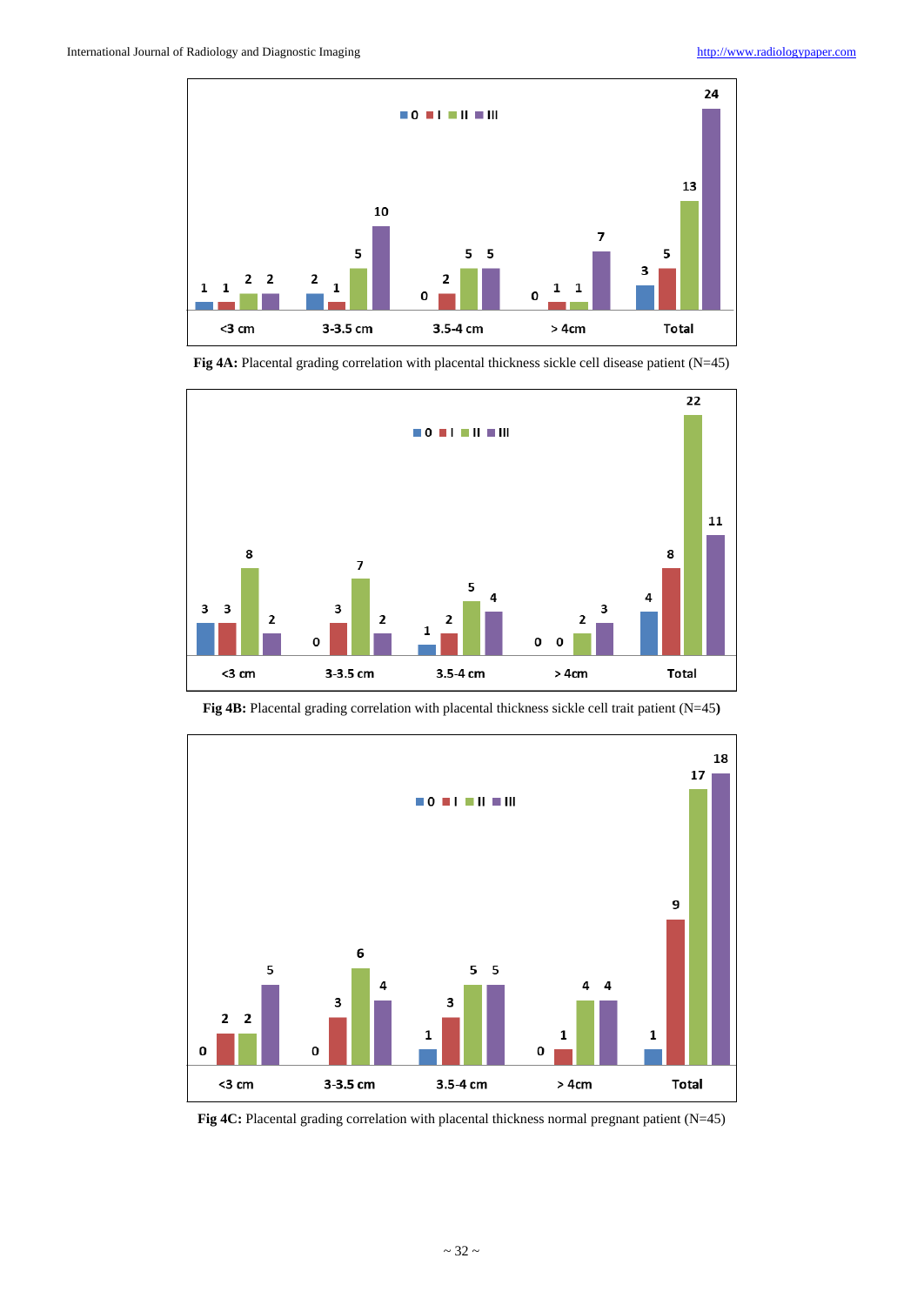

**Fig 5:** Grade III placenta**.**



**Fig 6:** Grade II placenta

#### **8. Conclusions**

It is concluded that there is no positive correlation noted in sickle cell disease, sickle cell trait and normal pregnancy in term of placental calcification which determine the placental maturity. In term of fetal weight, no positive correlation seen in sickle cell disease, sickle cell trait and normal pregnancy.

#### **9. Limitations**

Placental grading can be correlated with AFI, maternal anemia & basal calcifications in further future studies.

### **10. Acknowledgments**

We would like to thank the Department of Obstetrics & Gynecology, Sickle cell Institute of PT. JNM MEDICAL COLLEGE & DR. BRAM Hospital, Raipur for their help in providing patients for our study.

No sponsorship or financial support was availed for the study.

#### **11. References**

1. Herrick JB. Peculiar elongated and sickle-shaped red

blood corpuscules in a case of severe anemia. Arch. Int. Med. 1910;6:517-521.

- 2. Ilesanmi OO. Pathological basis of symptoms and crises in sickle cell disorder: implications for counseling and psychotherapy. Hematology reports. 2010;2(1):e2. https://doi.org/10.4081/hr.2010.e2
- 3. Panepinto JA, Brousseau DC, Hillery CA, Scott JP. Variation in hospitalizations and hospital length of stay in children with vaso-occlusive crises in sickle cell disease. Pediatr Blood Cancer 2005;44(2):182-6.
- 4. Adam S, Jonassaint J, Kruger H, et al. Surgical and obstetric outcomes in adults with sickle cell disease. Am J Med 2008;121:916-21.
- 5. American College of Obstetricians and Gynecologists. Hemoglobinopathies in pregnancy. ACOG Practice Bulletin No. 78. Obstet Gynecol. 2007;109:229-37.
- 6. Creary M, Williamson D, Kulkarni R. Sickle cell disease: current activities, public health implications, and future directions. J Womens Health (Larchmt). 2007;16(5):575-82.
- 7. Jain D, Atmapoojya P, Colah R, Lodha P. Sickle Cell Disease and Pregnancy. Mediterranean journal of hematology and infectious diseases.